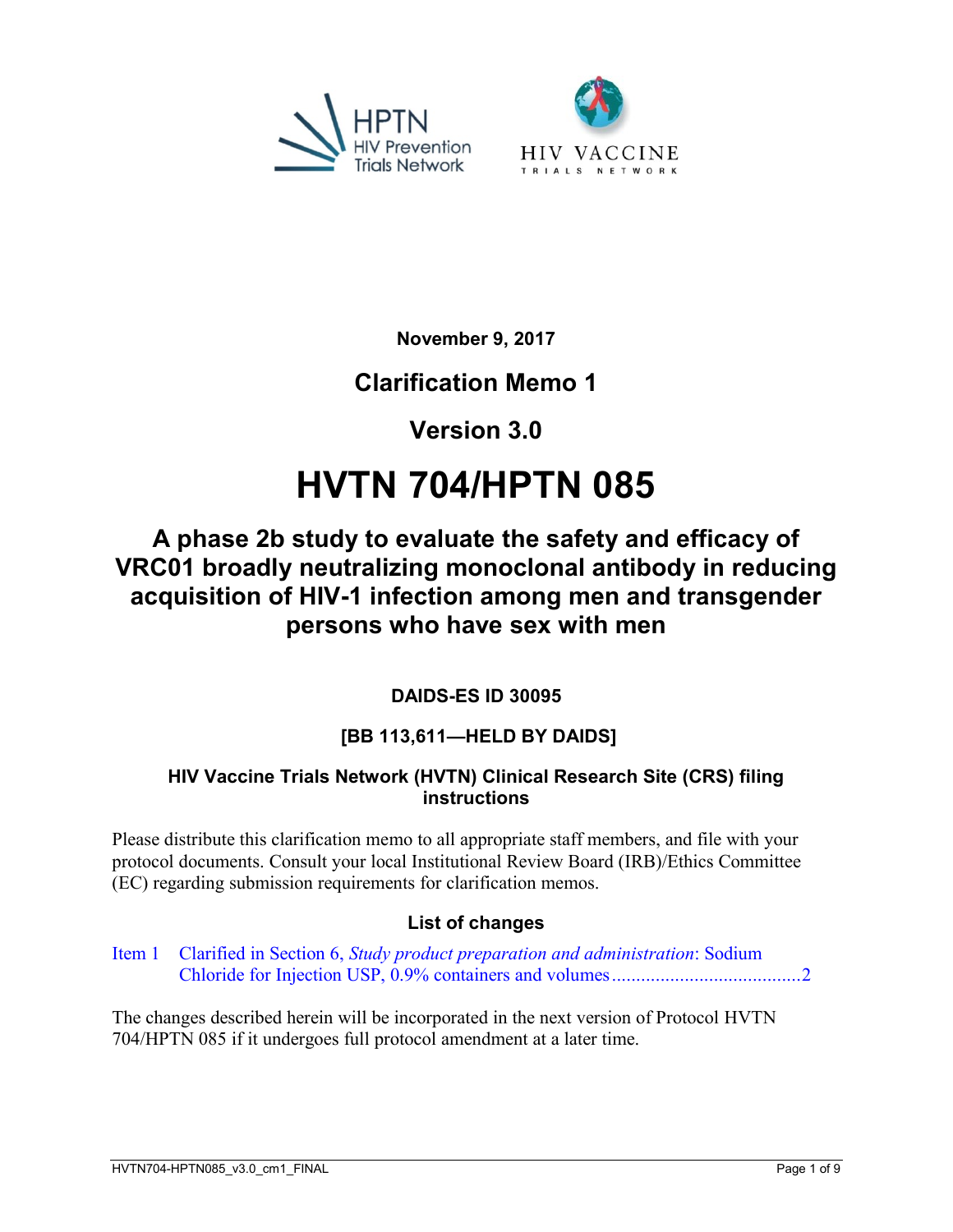#### <span id="page-1-0"></span>**Item 1 Clarified in Section 6,** *Study product preparation and administration***: Sodium Chloride for Injection USP, 0.9% containers and volumes**

Language in this section has been revised to clarify that Sodium Chloride for Injection USP, 0.9% may be obtained from and infusions may be prepared in containers other than 100 mL IV bags. In addition, clarification is added that, for the duration of the critical shortage, Sodium Chloride for Injection USP, 0.9% may be provided to clinical research sites through the study. Revised text is shown below (deletions shown by double strikethrough; added text in **bold underline**).

#### **A Revised in Section 6.3,** *Preparation of study products*

#### **Revised:**

#### **6.3.1 VRC-HIVMAB060-00-AB (10mg/kg IV) - (Group 1)**

To prepare an IV infusion, the pharmacist will calculate the dose [total milligrams needed (*10 mg/kg x participant's weight in kg*)] and remove the total number of vials needed as well as a 100 mL IV bag **or IV glass bottle** of Sodium Chloride for Injection USP, 0.9% **(NSS)** from storage. **Alternatively, the pharmacist can obtain a different volume of NSS in an IV bag or IV glass bottle (50 mL, 150 mL, 200 mL, 250 mL, 500 mL, or other sizes as available up to 500 mL) for use to prepare the study IV infusion.** If the product has been stored at 2<sup>o</sup>C to 8<sup>o</sup>C, the vials should be equilibrated to room temperature for 30 minutes and may be held at **controlled** room temperature (not to exceed maximum 27<sup>o</sup>C) for up to 8 hours prior to product preparation. The pharmacist will also calculate the additional amount of Sodium Chloride for Injection USP, 0.9% needed to prepare a final total volume of 150 mL and remove this from storage.

Prior to preparation, the pharmacist should gently swirl the vials containing VRC01 and then inspect for particles. DO NOT SHAKE VIALS. If visible particles are present, the product will not be used (see Section 6.2 for more information). The pharmacist, using aseptic technique, will add the appropriate amount of Sodium Chloride for Injection USP, 0.9% to the 100 mL IV bag **or IV glass bottle** of Sodium Chloride for Injection USP, 0.9%. The pharmacist, still using aseptic technique will add the appropriate volume of VRC01 to that same **IV** bag **or IV glass bottle** for a final total volume of 150 mL. **Alternatively, if the pharmacist is using a different size IV bag or IV glass bottle containing NSS, please refer to the Study Products Considerations section of the SSP for further preparation instructions.** The IV bag **or IV glass bottle** will be labeled as "VRC01 or Control in Normal Saline Total Volume = 150 mL". The weight used for calculating the dose should be written on the label. A bag cover will be placed over the **IV** bag **or IV glass bottle** and should not be removed by the clinic staff. The IV bag **or IV glass bottle** will be labeled with a DO NOT INFUSE after date and time as follows:

o 24 hours if stored at 2°C to 8°C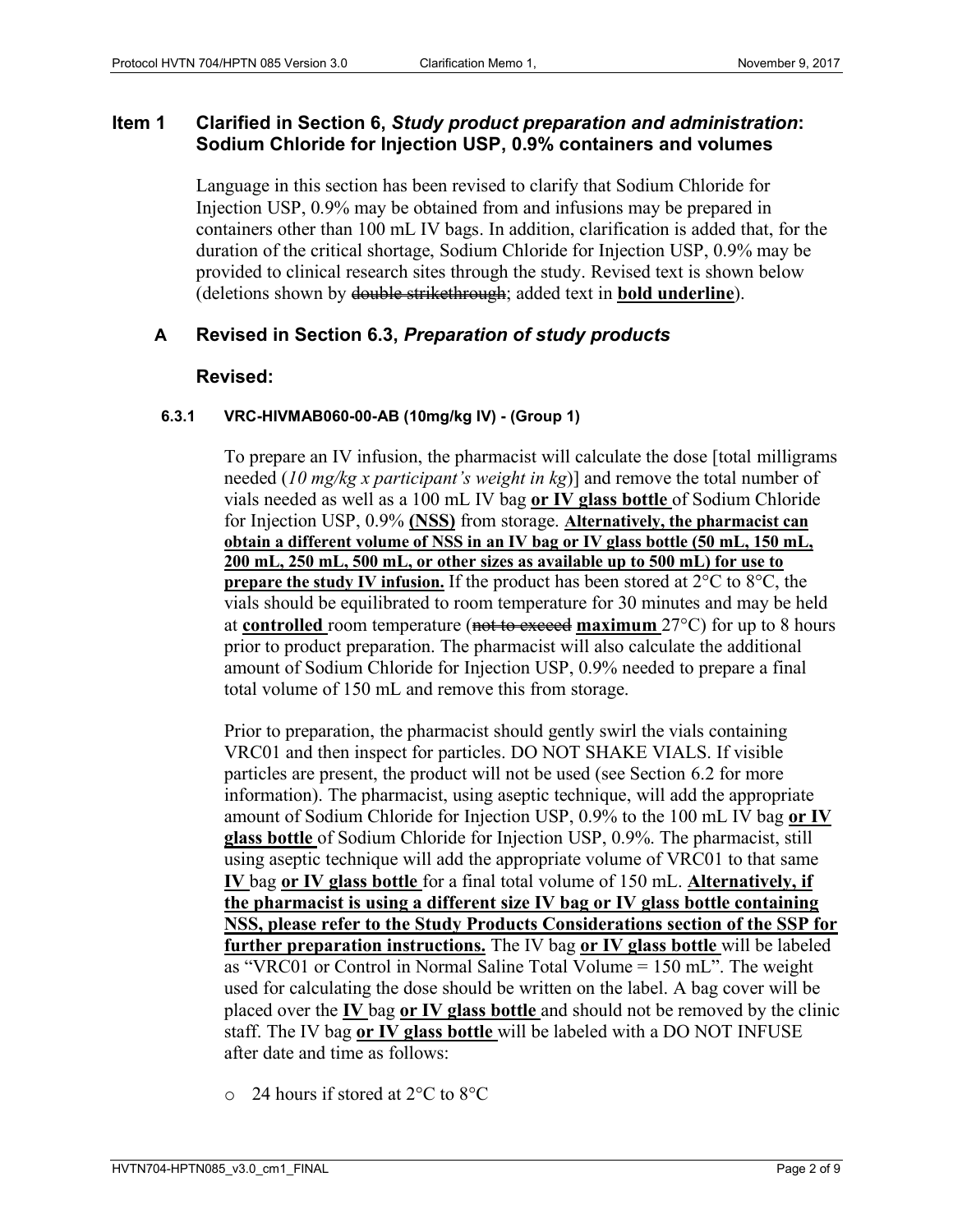#### o 8 hours, including completion of infusion, if stored at controlled room temperature (not to exceed **30 maximum 27**°C)

Product may NOT be stored in direct sunlight.

*Note: Site pharmacists must follow their institutional policies for expiration dates (ie, DO NOT INFUSE after date and time), if shorter than timeframes above*.

Any empty vials, unused portion of entered vials, or unused IV solution that contains study product should be discarded in a biohazard containment bag and incinerated or autoclaved in accordance with institutional or pharmacy policy.

#### **6.3.2 VRC-HIVMAB060-00-AB (30mg/kg IV) - (Group 2)**

To prepare an IV infusion, the pharmacist will calculate the dose [total milligrams needed (*30 mg/kg x participant's weight in kg*)] and remove the total number of vials needed as well as a 100 mL IV bag **or IV glass bottle** of Sodium Chloride for Injection USP, 0.9% **(NSS)** from storage. **Alternatively, the pharmacist can obtain a different volume of NSS in IV bag or IV glass bottle (50 mL, 150 mL, 200 mL, 250 mL, 500 mL, or other sizes as available up to 500 mL) for use to prepare the study IV infusion.** If the product has been stored at 2°C to 8°C, the vials should be equilibrated to room temperature for 30 minutes and may be held at **controlled**  room temperature (not to exceed maximum 27<sup>o</sup>C) for 8 hours prior to product preparation. The pharmacist will also calculate the additional amount of Sodium Chloride for Injection USP, 0.9% needed to prepare a final total volume of 150 mL and remove this from storage.

Prior to preparation, the pharmacist should gently swirl the vials containing VRC01 and then inspect for particles. DO NOT SHAKE VIALS. If visible particles are present, the product will not be used (see Section 6.2 for more information). The pharmacist, using aseptic technique, will add the appropriate amount of Sodium Chloride for Injection USP, 0.9% to the 100 mL IV bag **or IV glass bottle** of Sodium Chloride for Injection USP, 0.9%. The pharmacist, still using aseptic technique will then add the appropriate volume of VRC01 to that same **IV** bag **or IV glass bottle** for a final total volume of 150 mL. **Alternatively, if the pharmacist is using a different size IV bag or IV glass bottle containing NSS, please refer to the Study Products Considerations section of the SSP for further preparation instructions.** The IV bag **or IV glass bottle** will be labeled as "VRC01 or Control in Normal Saline Total Volume = 150 mL". The weight used for calculating the dose should be written on the label. A bag cover will be placed over the **IV** bag **or IV glass bottle** and should not be removed by the clinic staff. The IV bag **or IV glass bottle** will be labeled with a DO NOT INFUSE after date and time as follows:

- o 24 hours if stored at 2°C to 8°C
- o 8 hours, including completion of infusion, if stored at controlled room temperature (not to exceed 30°C)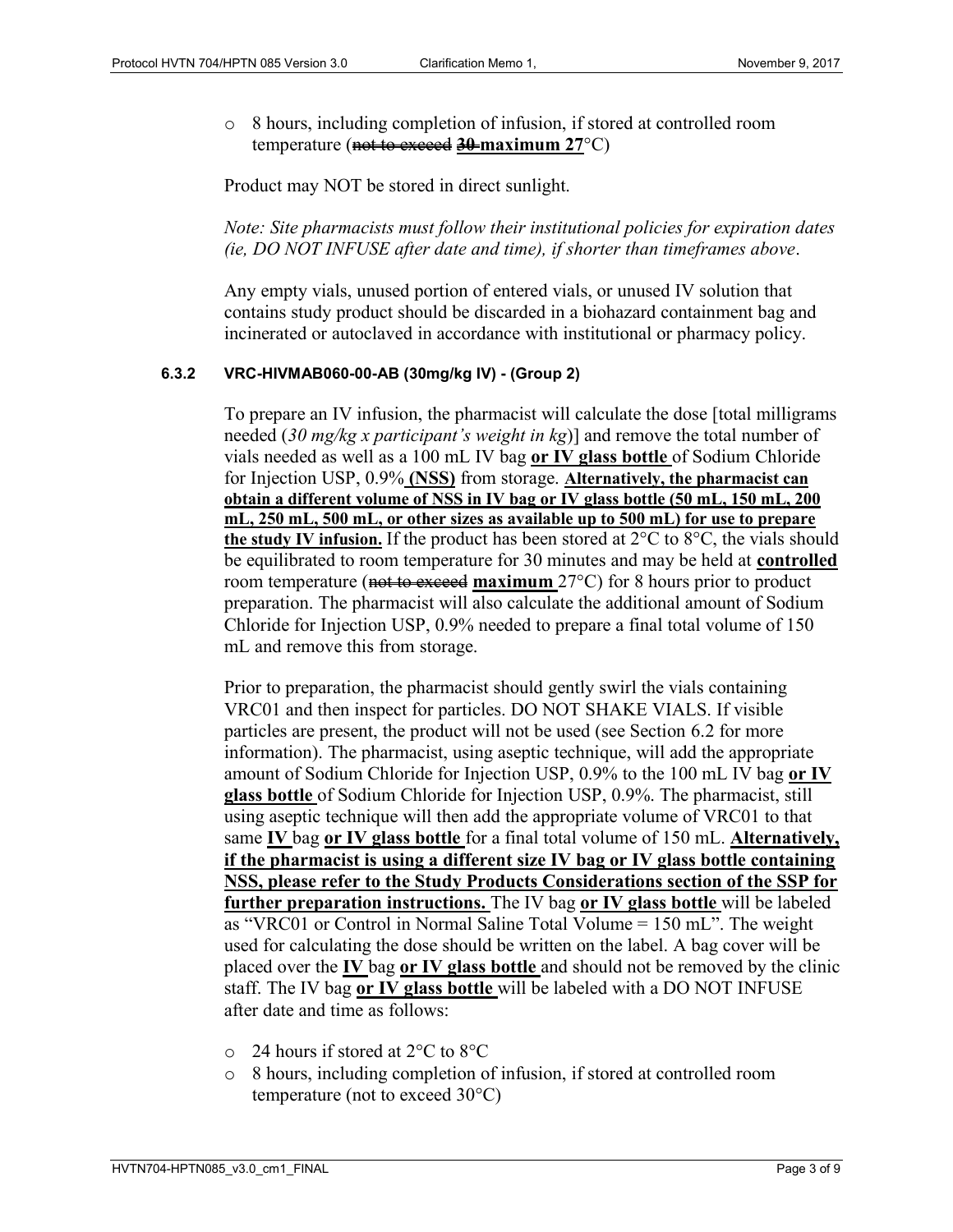Product may NOT be stored in direct sunlight.

*Note: Site pharmacists must follow their institutional policies for expiration dates (ie, DO NOT INFUSE after date and time), if shorter than timeframes above*.

Any empty vials, unused portion of entered vials, or unused IV solution that contains study product should be discarded in a biohazard containment bag and incinerated or autoclaved in accordance with institutional or pharmacy policy.

#### **6.3.3 Control for VRC01 (Group 3)**

To prepare an IV infusion, the pharmacist, using aseptic technique, will add 50 mL of Sodium Chloride for Injection USP, 0.9% to a 100 mL **IV** bag **or IV glass bottle** of Sodium Chloride for Injection USP, 0.9%. **Alternatively, the pharmacist can obtain a different volume of NSS in IV bag or IV glass bottle (50mL, 150 mL, 200 mL, 250 mL, or 500 mL) for use to prepare the study IV infusion. If the pharmacist is using a different size IV bag or IV glass bottle containing NSS, please refer to the Study Products Considerations section of the SSP for further preparation instructions.** The IV bag **or IV glass bottle**  will be labeled as "VRC01 or Control in Normal Saline-Total Volume = 150 mL". The weight used for calculating the dose should be written on the label. A bag cover will be placed over the **IV** bag **or IV glass bottle** and should not be removed by the clinic staff. The IV bag **or IV glass bottle** will be labeled with a DO NOT INFUSE after date and time as follows:

- o 24 hours if stored at 2°C to 8°C
- o 8 hours, including completion of infusion, if stored at controlled room temperature (not to exceed 30 **maximum 27**°C)

Product may NOT be stored in direct sunlight.

*Note: Site pharmacists must follow their institutional policies for expiration dates (ie, DO NOT INFUSE after date and time), if shorter than timeframes above*.

#### **B Revised in Section 6.4,** *Administration*

#### **Revised:**

#### **6.4 Administration**

#### **VRC01 or Control (Intravenously)**

Prior to infusion, if the VRC01 or Control IV bag **or IV glass bottle** has been stored at 2°C to 8°C, the **IV** bag **or IV glass bottle** must be equilibrated to room temperature (maximum of 30°C) for 30 minutes or longer and may be held for up to 8 hours, including equilibration time and completion of product administration. (NOTE: This 8 hour period may NOT exceed the DO NOT INFUSE after date and time on the IV bag **or IV glass bottle** label.)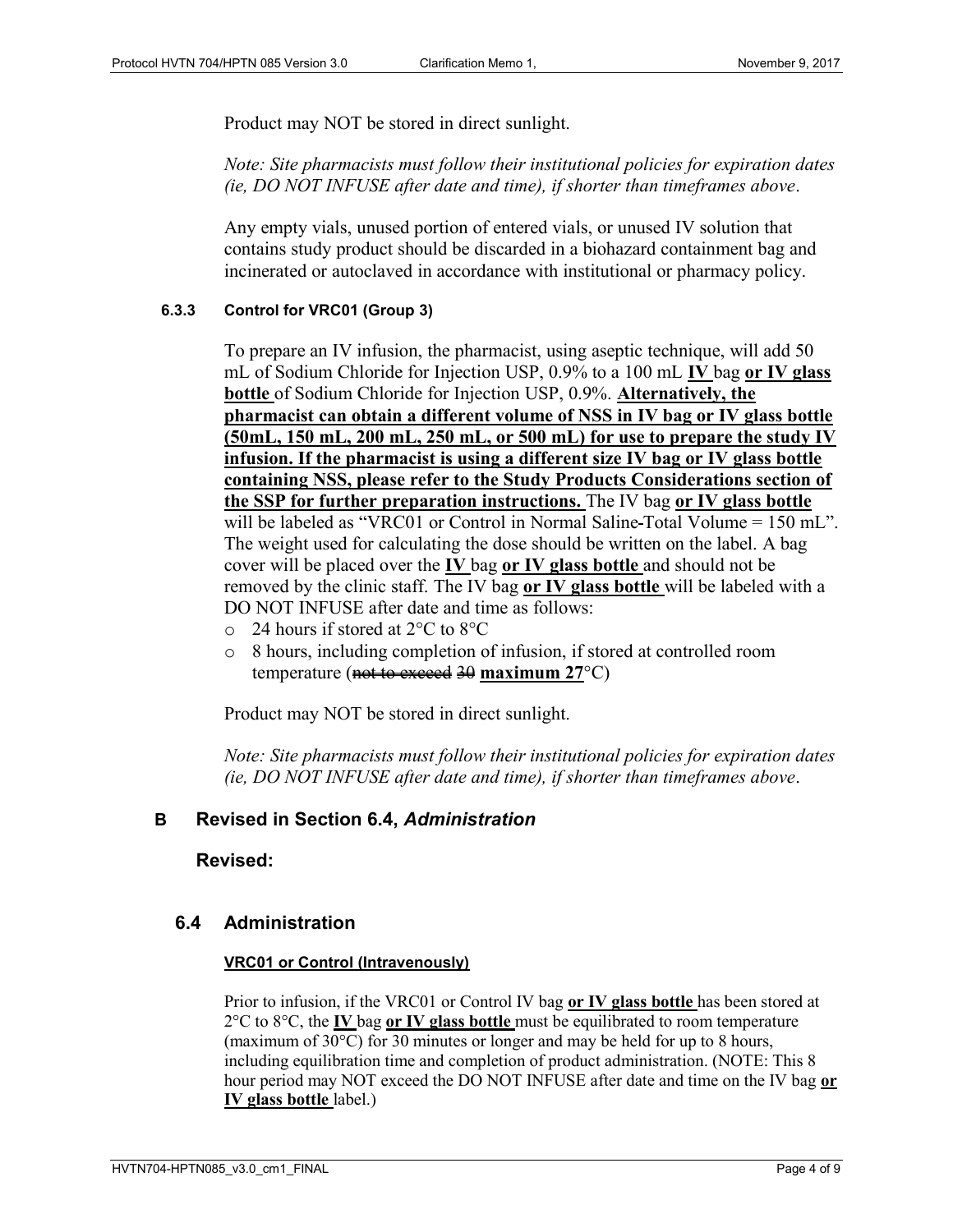The IV bag **or IV glass bottle** prepared by the pharmacy will include the weight that was used for preparation of the IV bag **or IV glass bottle** (VRC01 or Control). The clinician responsible for administration will check the **IV** bag **or IV glass bottle** label and confirm that the participant identifier is correct and that the weight on the **IV** bag **or IV glass bottle** label is within 10% of the participant's current actual weight (refer to Section 6.3) for more information).

An in-line filter infusion set must be used for IV administration (see SSP for specifications and additional details).

The entire contents of the investigational study product solution will typically be administered IV over about 15 to 60 minutes using a volumetric pump. The total time needed to administer the dose may be longer based on factors such as participant tolerance.

#### **C Revised in Section 6.5,** *Acquisition of study products*

#### **6.5 Acquisition of study products**

VRC-HIVMAB060-00-AB is provided by the VRC/DAIDS/NIAID.

Control for VRC01 (Sodium Chloride for Injection USP, 0.9%) **should be obtained by the site or may will not be provided through the study during the NSS critical shortage period** protocol and must be obtained by the site.

Once a CRS is protocol registered, the pharmacist can obtain study products from the CRPMC by following the ordering procedures given in Pharmacy Guidelines and Instructions for DAIDS Clinical Trials Networks.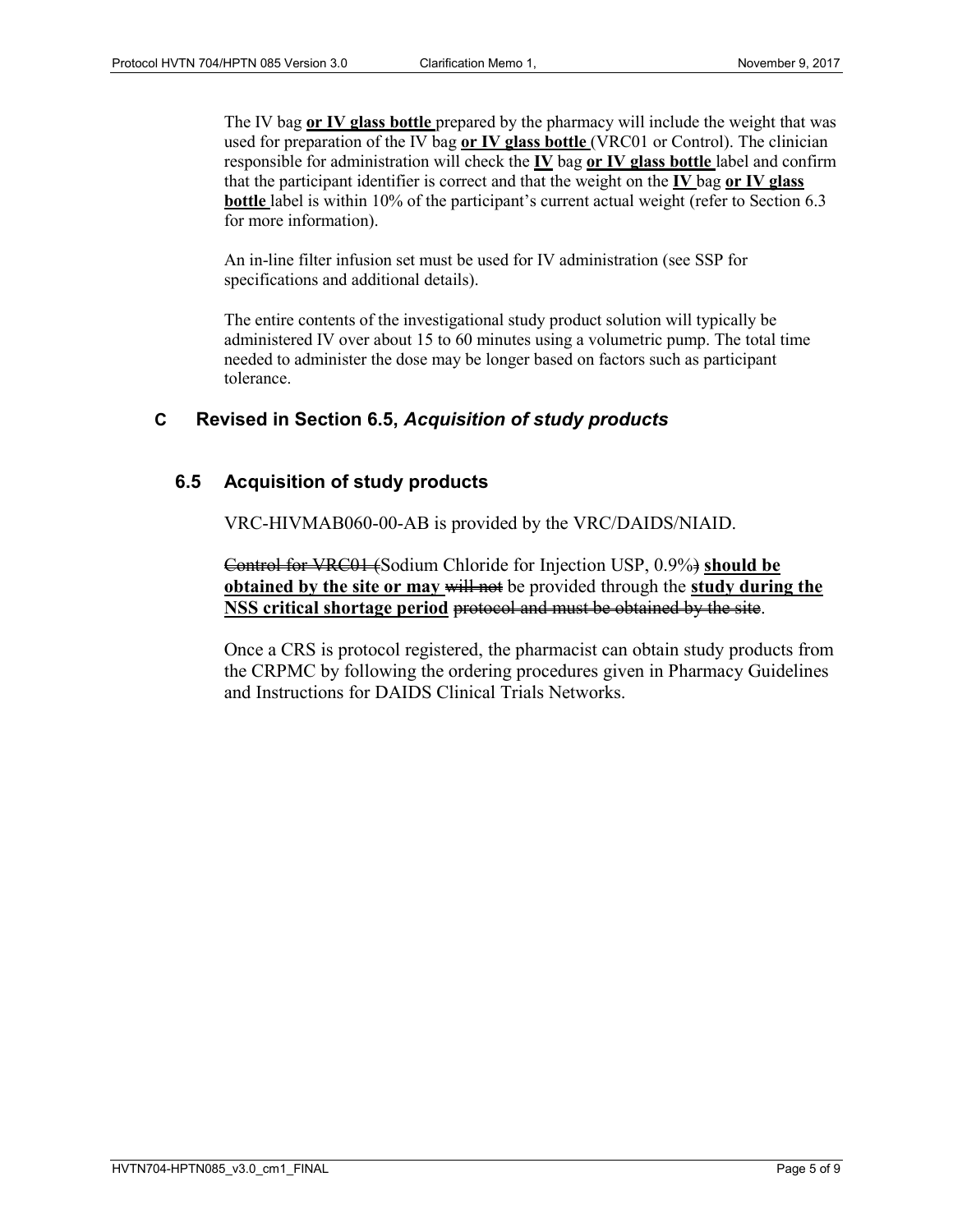#### **Protocol modification history**

Protocol modifications are made to HVTN protocols via clarification memos, letters of amendment, or full protocol amendments. HVTN protocols are modified and distributed according to the standard HVTN procedures as described in the HVTN Manual of Operations (MOP).

The version history of, and modifications to, Protocol HVTN 704/HPTN 085 are described below.

#### **Date: November 9, 2017**

*Protocol version: Version 3.0 Protocol modification: Clarification Memo 1*

Item 1 Clarified in Section 6, *Study product preparation and administration*: Sodium Chloride for Injection USP, 0.9% containers and volumes

#### **Date: August 29, 2017**

*Protocol version: Version 3.0 Protocol modification: Letter of Amendment 1*

- Item 1 Updated in Section 2.9.5, *Particle formation*, and Section 6.2, *Study product formulation*: Product description and formulation/handling instructions
- Item 2 Revised in Section 4.9.3, *Monitoring for futility to assess PE*: Futility to assess PE monitoring targets
- Item 3 Clarified in Section 5, *Selection and withdrawal of participants*: Eligibility determination
- Item 4 Updated: Division of AIDS Table for Grading the Severity of Adult and Pediatric Adverse Events
- Item 5 Corrected in Appendix D, *Tables of procedures (for sample informed consent form*): Procedures at week 80 for HIV-uninfected participants
- Item 6 Clarified in Appendices F through I: Assay locations, discard tubes not required, and blood draw totals
- Item 7 Added in Appendix M, *Schedule 4―Procedures at CRS for participants who discontinue infusions for reasons other than HIV infection*: Participant unblinding
- Item 8 Added in Appendix J and M: Post-study confirmation of final HIV test results

#### **Date: June 15, 2017**

*Protocol version: Version 3.0 Protocol modification: Full Protocol Amendment 2*

Item 1 Revised: Study duration and participant follow-up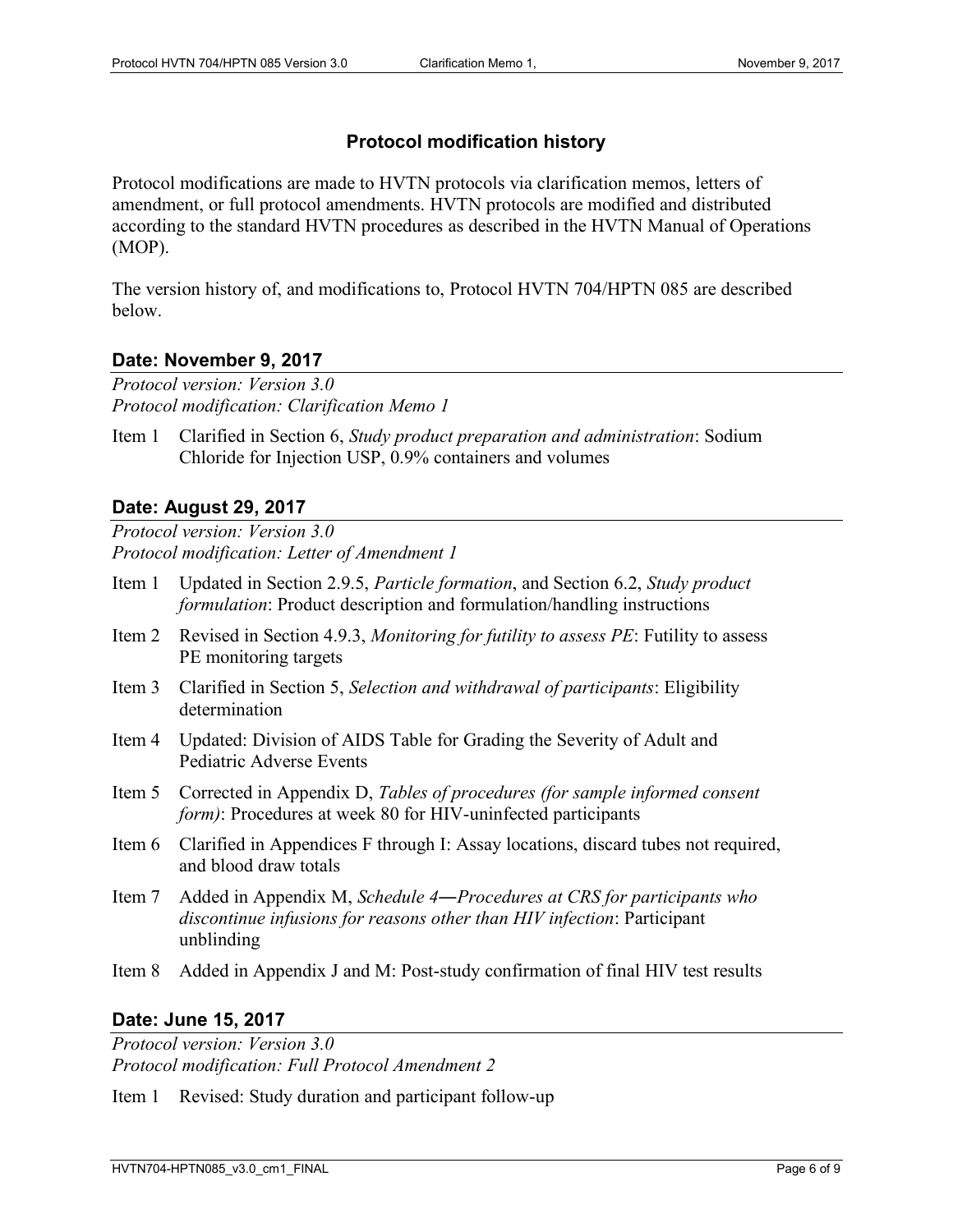- Item 2 Updated in Section 1.1: Protocol team membership
- Item 3 Updated in Sections 2.9, 2.9.3, 2.9.4, and Appendix A: VRC01 clinical experience in HVTN 104
- Item 4 Revised in Section 4.9.3: *Monitoring for futility to assess PE*
- Item 5 Clarified in Section 5.1, *Inclusion criteria*: Transgender volunteer eligibility
- Item 6 Added in Section 5.1, *Inclusion criteria*: Hgb criterion adjustment for MTF transgender volunteers using feminizing hormones
- Item 7 Clarified in Section 5.2, *Exclusion criteria*: Tissue or organ transplantation exclusion criterion
- Item 8 Updated in Section 6.2, *Study product formulation*: VRC01 description and storage temperature
- Item 9 Revised in Sections 6.3 and 6.4: Holding times for study products after preparation
- Item 10 Updated in Section 6.4 and Appendix A: Minimum infusion time
- Item 11 Added in Section 6.4, *Administration*: In-line filter set requirement
- Item 12 Clarified in Section 6.4, *Administration*: IV bag temperature equilibration and label weight
- Item 13 Clarified in Section 7.3, *Enrollment and infusion visits*: Timing of HIV infection assessment and HIV testing
- Item 14 Updated in Section 7.10, *Assessments of reactogenicity*, and Section 10.2.2, *AE reporting*: DAIDS AE grading table version and exceptions
- Item 15 Updated in Section 10.2, *Safety reporting*: URLs for referenced documents
- Item 16 Clarified in Section 10.2.2, *AE reporting*: Working hours for CSS or RML response
- Item 17 Updated in Section 10.2.3: *Expedited reporting of adverse events to DAIDS*
- Item 18 Updated in Section 14: Version history
- Item 19 Updated in Section 15, *Document references (other than literature citations)*: Documents and URLs
- Item 20 Corrected in Section 16: *Acronyms and abbreviations*
- Item 21 Corrected in Appendix A, *Sample informed consent form*: Blood draw volumes
- Item 22 Clarified in Appendix A, *Sample informed consent form*: Early termination
- Item 23 Added in Appendix B, *Approved birth control methods for transgender men (for sample informed consent form)*: Condom use and pregnancy testing
- Item 24 Corrected in Appendix D, *Tables of procedures (for sample informed consent form*): Procedure timepoints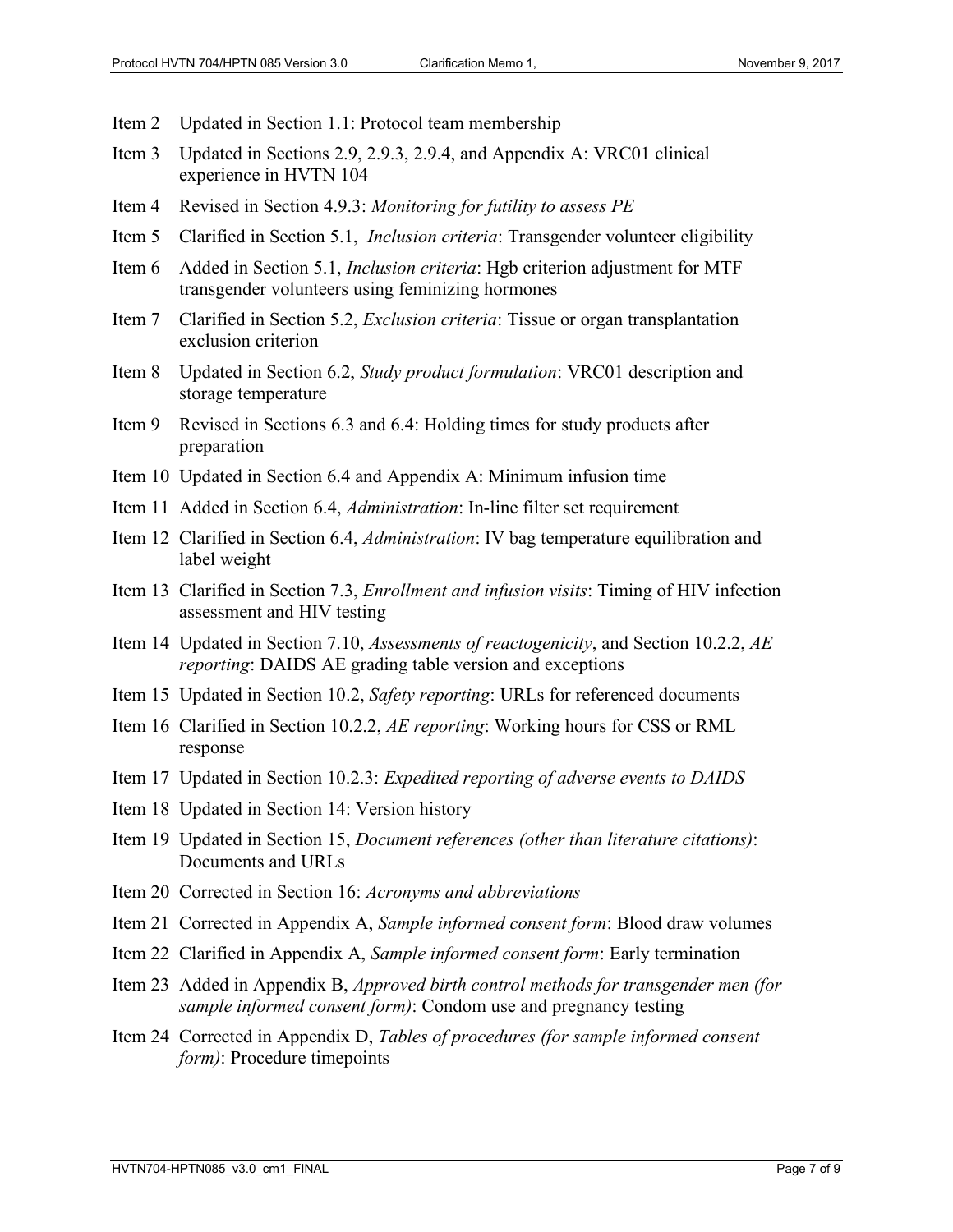- Item 25 Updated in Appendices F through I: Assay locations, HVTN laboratory listings, and blood draw totals
- Item 26 Revised in Appendices G, H, K, and L: Table format and Schedule 3 blood draws at Visit #.X
- Item 27 Removed in Appendices G and H: Footnote regarding whole blood for HIV diagnostics
- Item 28 Clarified in Appendices J and M: Provision of HIV test results
- Item 29 Added as Appendix N: Protocol signature page
- Item 30 Revised in Letter of Amendment 1 to Version 2.0: Interim safety and feasibility assessments
- Item 31 Corrected: Minor typographical, grammatical, and formatting errors

#### **Date: December 14, 2016**

*Protocol version: Version 2.0 Protocol modification: Letter of Amendment 1*

- Item 1 Revised in Section 1, *Overview* and Section 4.9.1, *Role of the Data Safety Monitoring Board (DSMB)*: Interim safety assessments
- Item 2 Revised in Section 2.4.5, *Trial monitoring*: Feasibility assessment

#### **Date: July 19, 2016**

*Protocol version: Version 2.0 Protocol modification: Full Protocol Amendment 1*

- Item 1 Corrected in Section 1, *Overview*: Estimated total study duration
- Item 2 Added: Switzerland as study location
- Item 3 Added in Section 1 and Appendices F through I: HIV diagnostic laboratories in Peru and Brazil
- Item 4 Updated in Section 1.1: *Protocol team* membership
- Item 5 Revised: PrEP monitoring
- Item 6 Removed in Section 2.9.3, *HVTN 104*: Incorrect systemic reactogenicity rate
- Item 7 Clarified in Sections 4.9.1 and 10.4.3: Data reporting to DSMB
- Item 8 Clarified in Section 4.9.1.1, *Sequential monitoring for potential harm, non-efficacy, and high efficacy*: Caption to Figure 4-6
- Item 9 Added in Section 5.1, *Inclusion criteria*: Reference to SSP for clarification of transgender eligibility
- Item 10 Clarified in Section 5.2, *Exclusion criteria*: PSRT may permit exceptions to Exclusion criterion #4